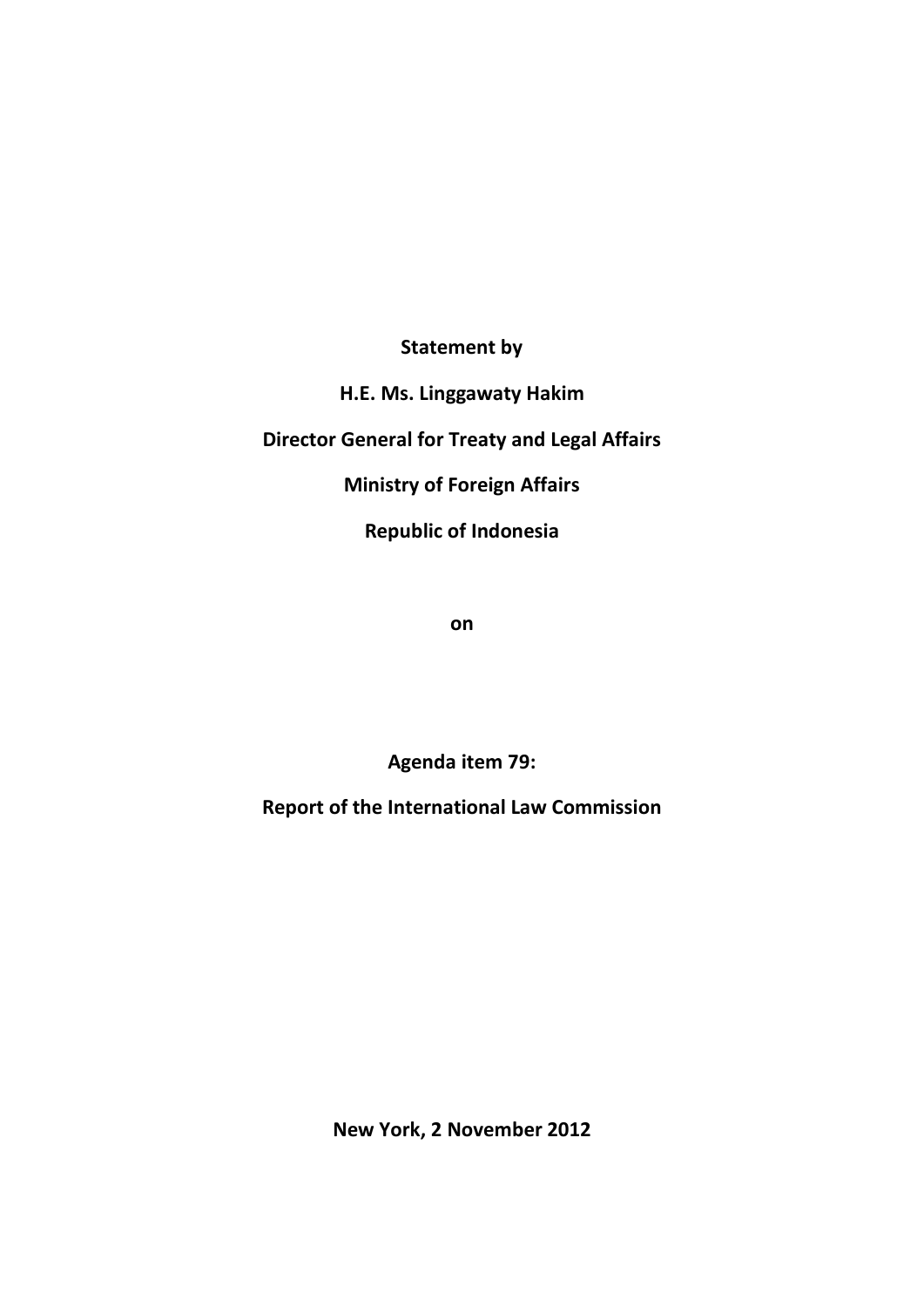Mr. Chairman,

At the outset, let me join the previous speakers in congratulating you and other members of the Bureau on your election. My delegation shall extend the fullest support to you and your team in leading our work in this Session.

We would also like to thank the members of the International Law Commission for their dedicated work and significant contribution that resulted on the first report of their *quinquennium* tour of duty.

We have studied the Report of the 64th Session thoroughly and at this opportunity, allow me to make general comments and observation on several issues under consideration in the Report, particularly the Expulsion of Aliens, and the Protection of Persons in the Event of Disasters.

To follow your direction, I shall be brief in my statement.

[Expulsion of Aliens]

Mr. Chairman,

On the issue of the Expulsion of Aliens, we highly appreciate the Special Rapporteur, Mr. Maurice Kamto, for his outstanding contribution on the first reading of the draft articles. We would like to make preliminary observation on some basic principles contained in the draft articles before submitting our written comments to the Secretary General before 1 January 2014.

I wish to note that the draft articles cover issues that are under the jurisdiction of various national agencies and require close coordination among relevant authorities. We need to further study the draft articles through inter-agency deliberations.

In general, we concur with the view that the draft articles should cover aliens both lawfully and unlawfully present in the territory of a state. It is important that in dealing with the issue of expulsion of aliens, close cooperation on the basis of the existing bilateral and regional agreements be taken into account.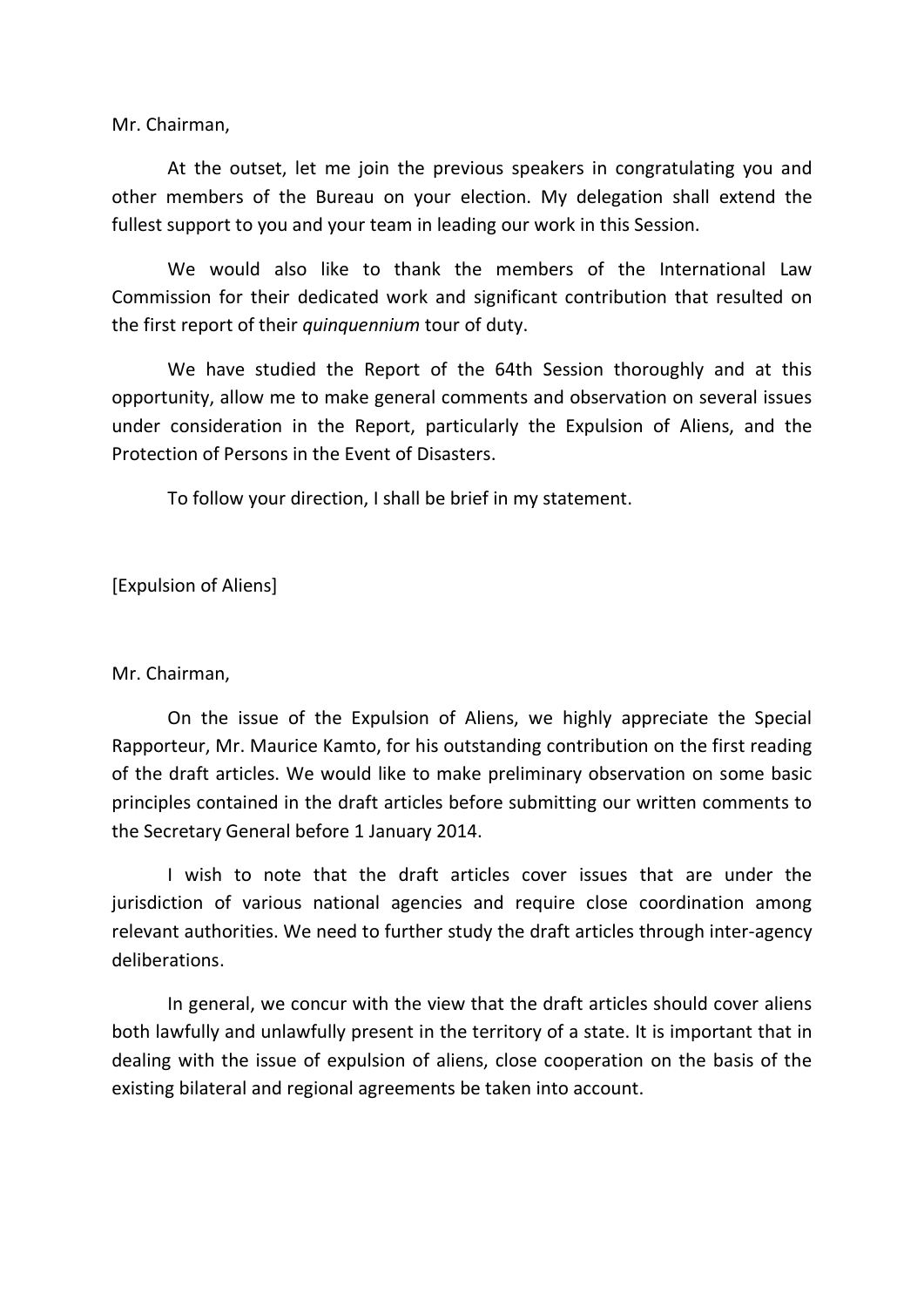The draft articles should also well reflect the balance between the right of aliens subject to illegal expulsion to return to the expelling state, and the sovereign right of a state to deny return, if the alien's return will impair public order in that state.

The issue of human rights contained in the draft articles relates to different international instruments and conventions that may have not receive universal acceptance. This will create another complexity for future application of the draft articles, since states must not be bound by obligations provided in the treaties or agreements to which they are not party.

[Protection of Persons in the Event of Disasters]

## Mr. Chairman,

On the topic of Protection of Persons in the Event of Disasters, My Delegation would like to commend the tireless work of the Special Rapporteur on this matter, Mr. Eduardo Valencia Ospina, for his fifth report in which he submitted the new three draft articles namely:

- Draft Article A on the Elaboration of the duty to cooperate;
- Article 13 on Conditions on the provision of assistance, and
- Article 14 on Termination of assistance

We understand that the Commission has had a thorough consideration on the proposed draft articles and that further deliberation still need be conducted, taking into account views and comments expressed by member states.

## Mr. Chairman,

The topic is very much relevant to the current situation we are all experiencing in New York. On this timely occasion, allow me to convey my delegation's deep sympathy to the victims of Hurricane Sandy that had brought devastation and unprecedented turn of events to the people of New York and other affected areas in the United States. We pray that they will be able to restore their lives immediately. This destructive impact of natural-borne disaster is one that the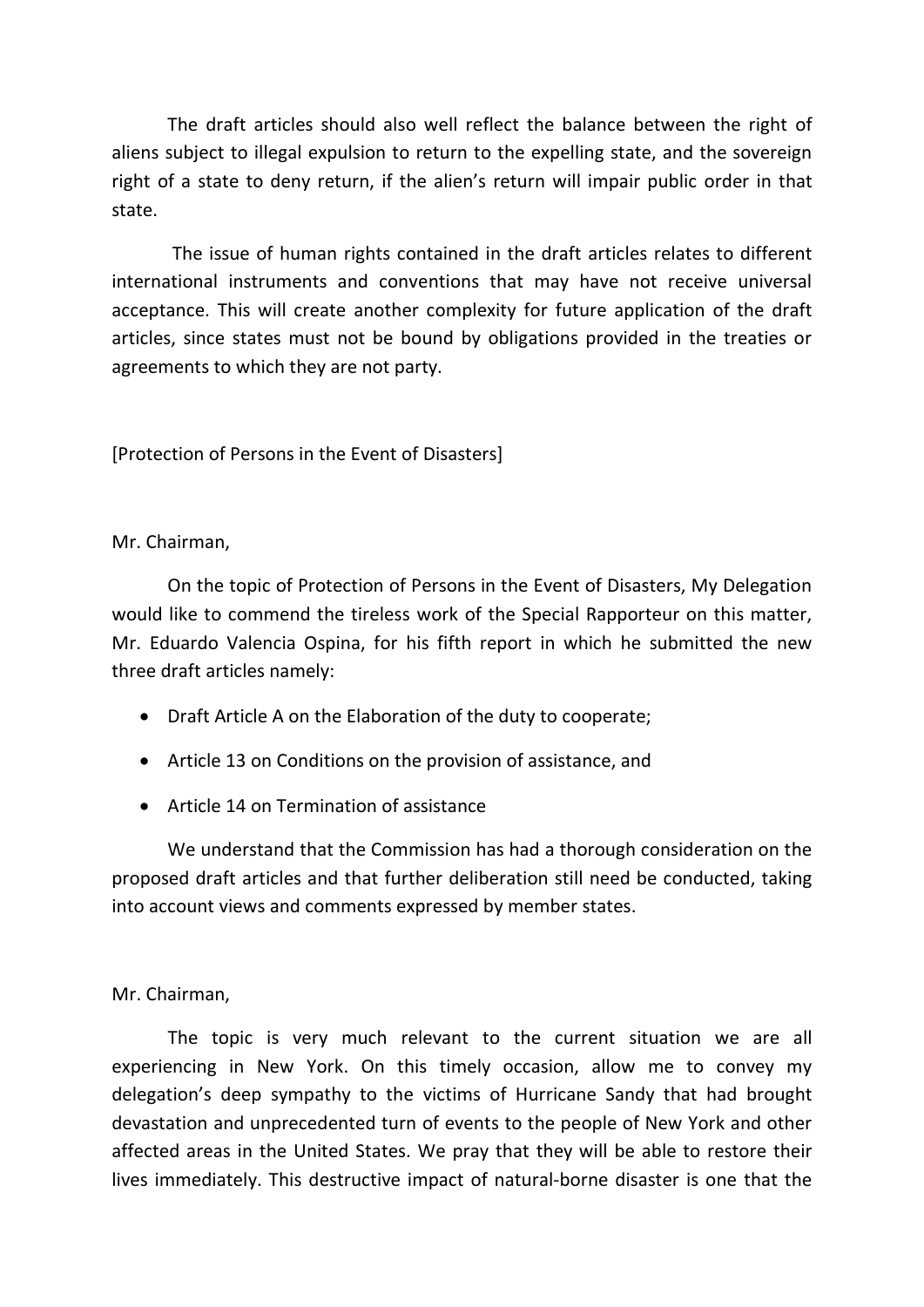Indonesian people can truly relate. As our archipelagic country is geographically located in the most active volcanic plateau in the world, thus making Indonesia a disaster prone country.

In response to all the existing threats, Indonesia continues to strengthen its national capacity to manage and mitigate disaster as well as to enhance cooperation with other countries. These efforts include the establishment of the National Agency for Disaster Relief in 2005 with the function to provide guidance for disasters management activities, which includes prevention of disasters, effective response, rehabilitation and reconstruction; provide information on disasters relief activities to the society; and administering national and/or international aid relief. Recognizing the importance of having a system for managing disaster, Indonesia promulgated Law No. 21 of 2007 regarding the management of disaster relief which, among others, also governs international cooperation for the subject.

As to the work of the ILC on this matter, my delegation would like to share general observation as follows:

We share the view that it is the duty of state to act in its utmost capacity to provide the best protection for its people. We appreciate the approach made by the Special Rapporteur on the importance of cooperation in disaster relief assistance, and the elaboration of more specific type of cooperation between affected states and other actors rendering assistance. However, considering the character of a disaster that is mostly unpredictable, it is our view that the elaboration on the forms of assistance should not be made in an exhaustive manner to open the possibility of other types of assistance relevant to the situation.

On the issue of compliance of provisions of assistance to national and international law, we believe that the affected state should be allowed to subject the provision of assistance to conditions deemed necessary. To strike a proper balance between the duty to protect its people in the event of disaster and the right of affected state to uphold its sovereignty, the conditions laid down by the affected states should put forward the needs of the people affected by disasters. In other words, the conditions should be reasonable and not undermine the duty to protect. In order to give a more practical value to this notion, we are of the opinion that there exists a necessity to further elaborate this element of condition.

While the power to set conditions is essential for a country, we also believe that the soul of cooperation is basically consultation and consent. Therefore we are of the view that the two elements be incorporated in the draft articles, not only for the